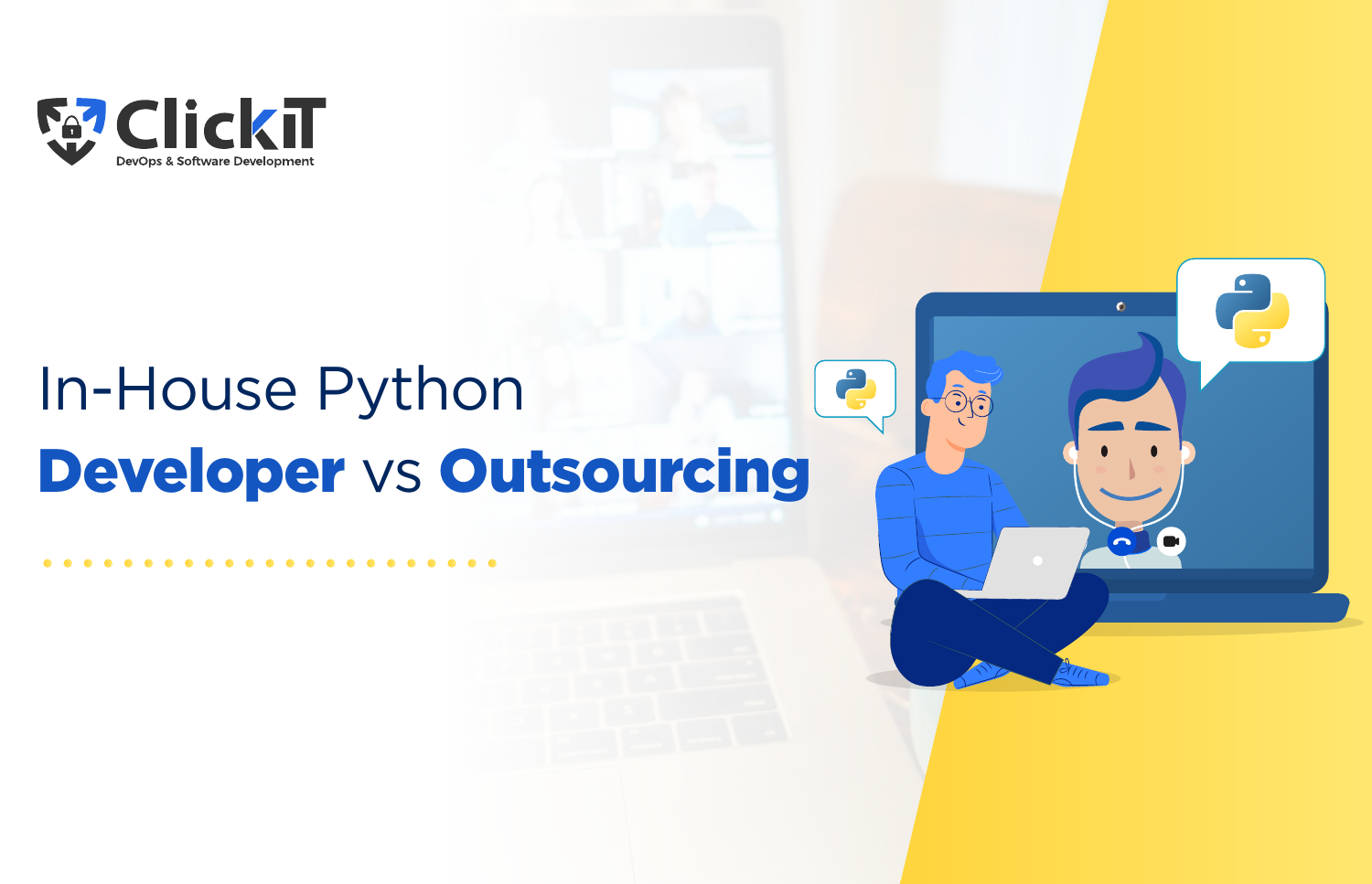To understand which type of developer you

need, **you should know the advantages and disadvantages** of each one and the hiring process itself.



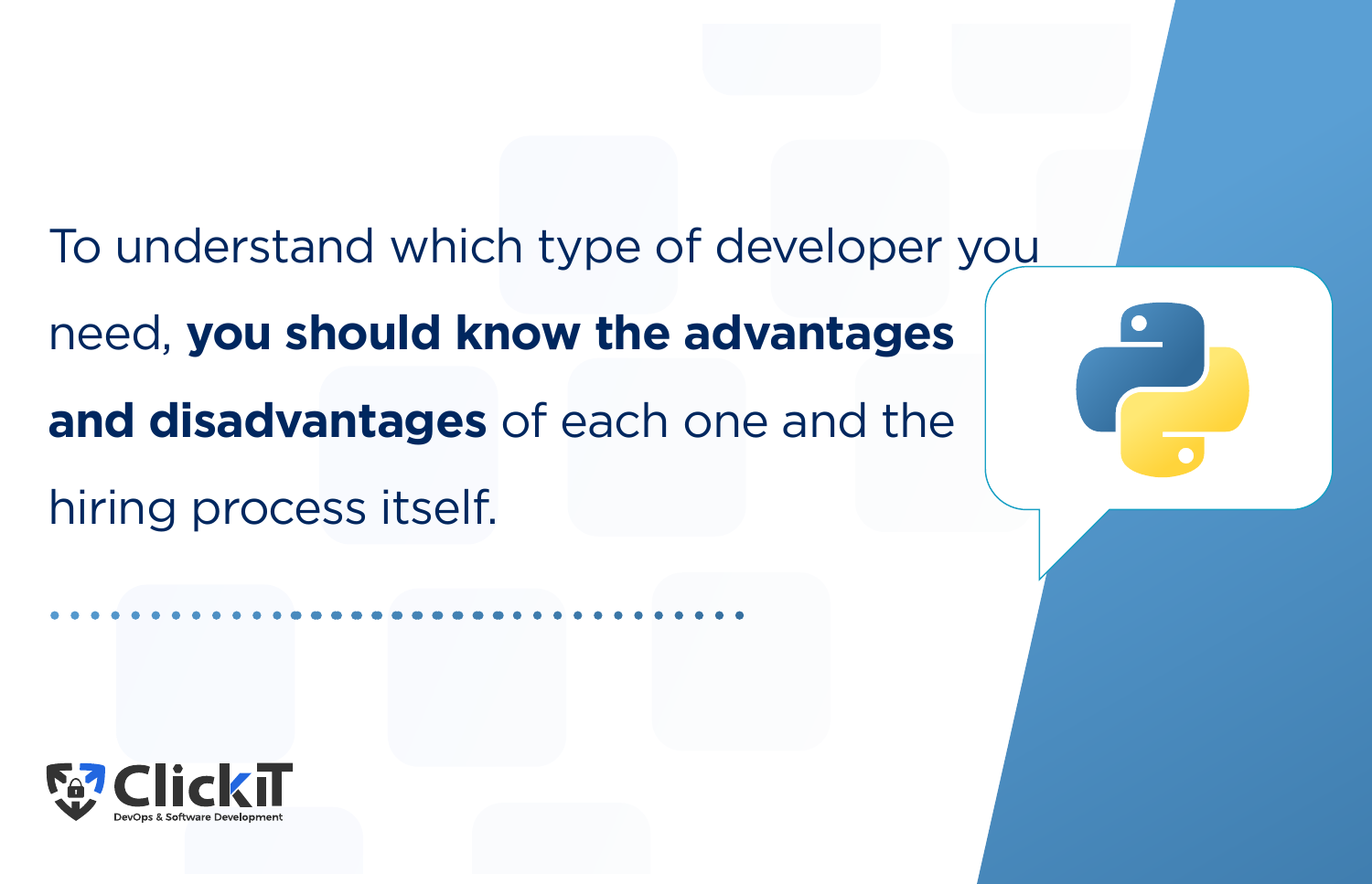

## In-House Python Developer Pros

**On-site availability:** You can reach them in person, as

they are always available in their department.

**Awareness of the business:** They understand your business's requirements, helping it grow and run smoothly.

**In-depth knowledge of set-up and systems:** They

can quickly fix problems and deliver tasks on time.

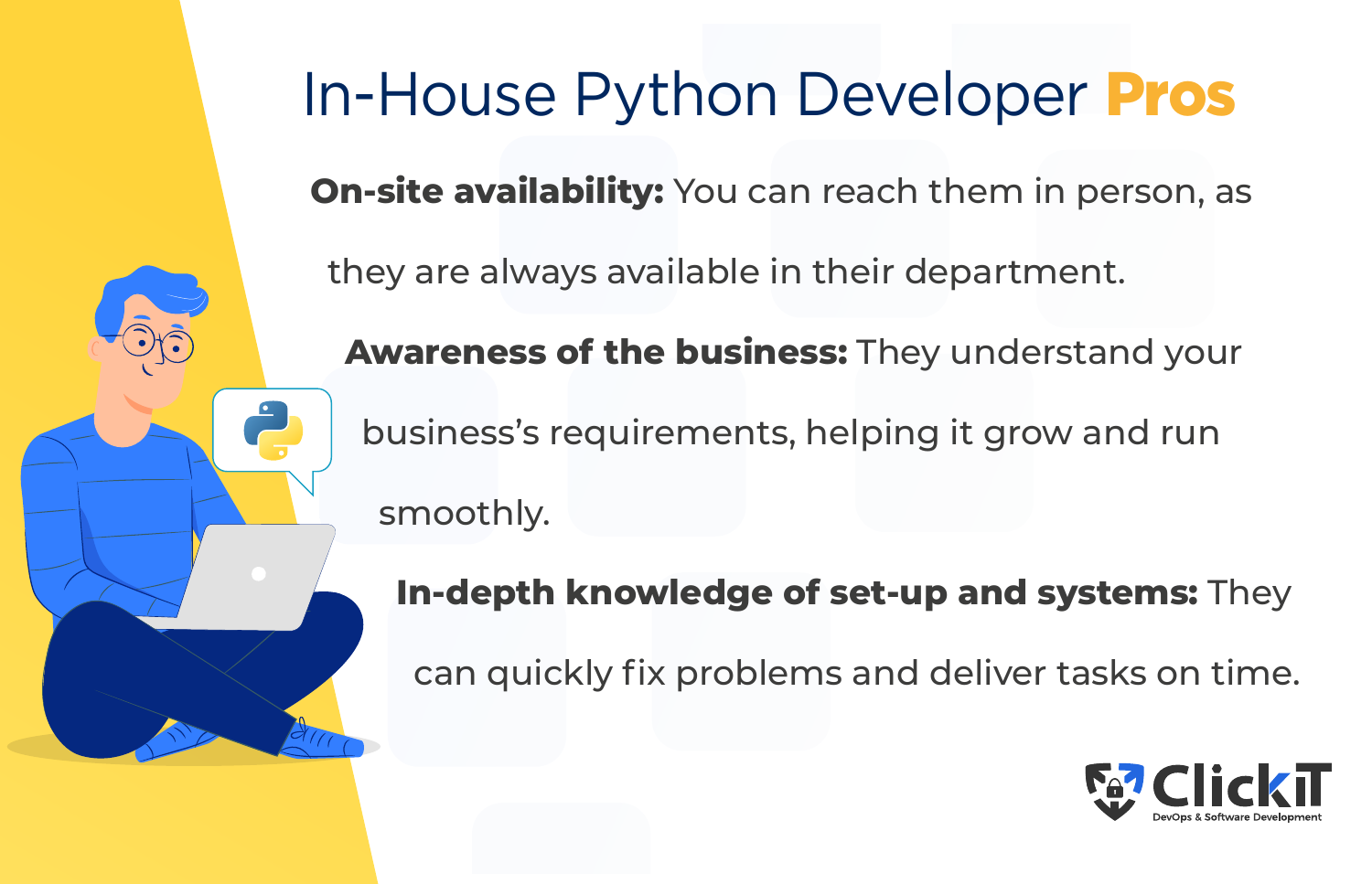### In-House Python Developer Cons

**Huge expenses:** An in-house Python developer or a team

is expensive in the hiring process.

**Absence problem:** The potential absence of an

in-house developer.

**Lack of important skills:** Training your employee can

be time-consuming and costly.

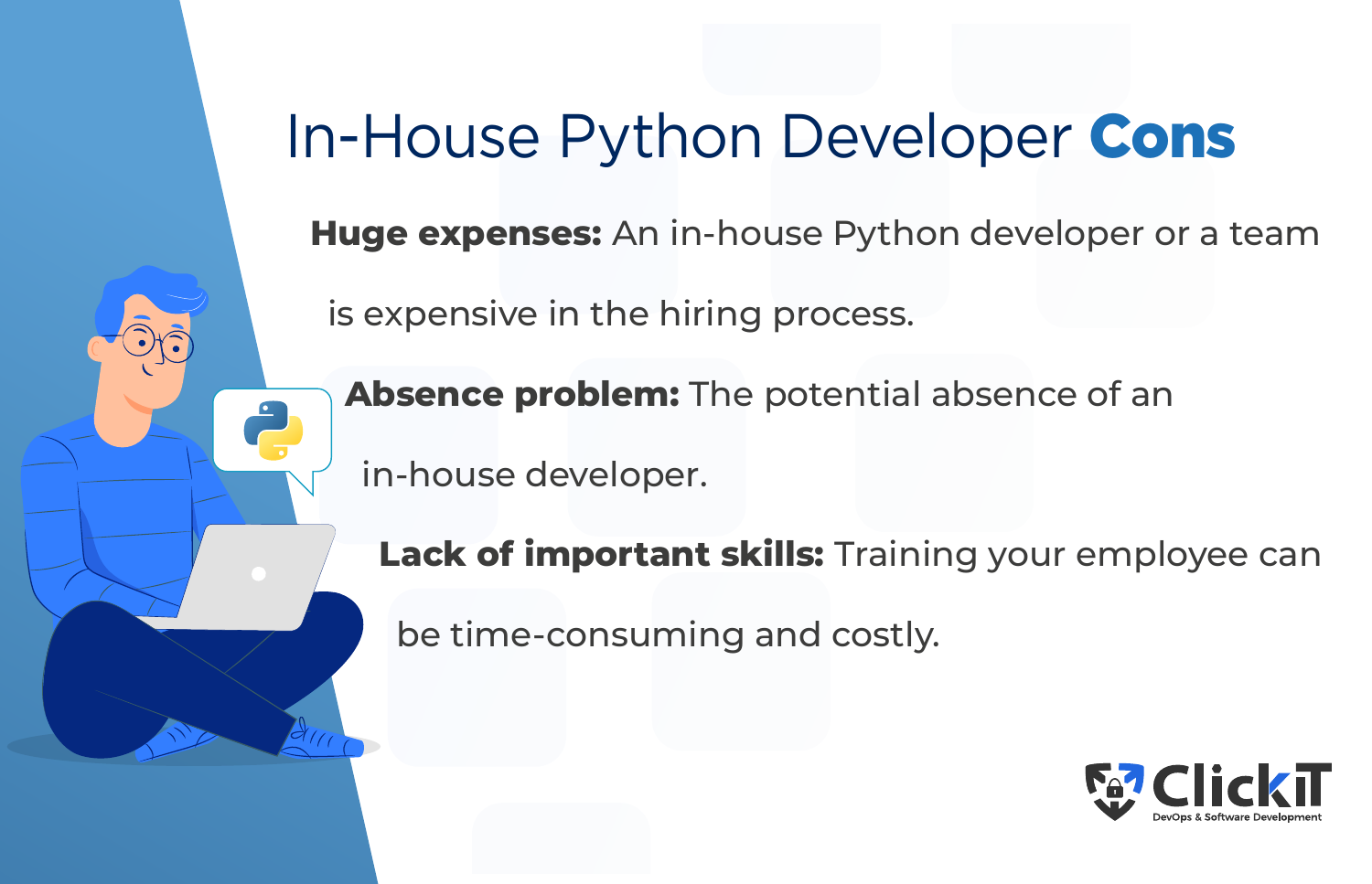## Outsourced Python Developer Pros

#### **Approaching the talent pool**: Some IT experts work

with MSPs, as they prefer using their skills on

different projects.

**Cost-efficiency:** You only need to pay the

individual or team mostly per-hour.



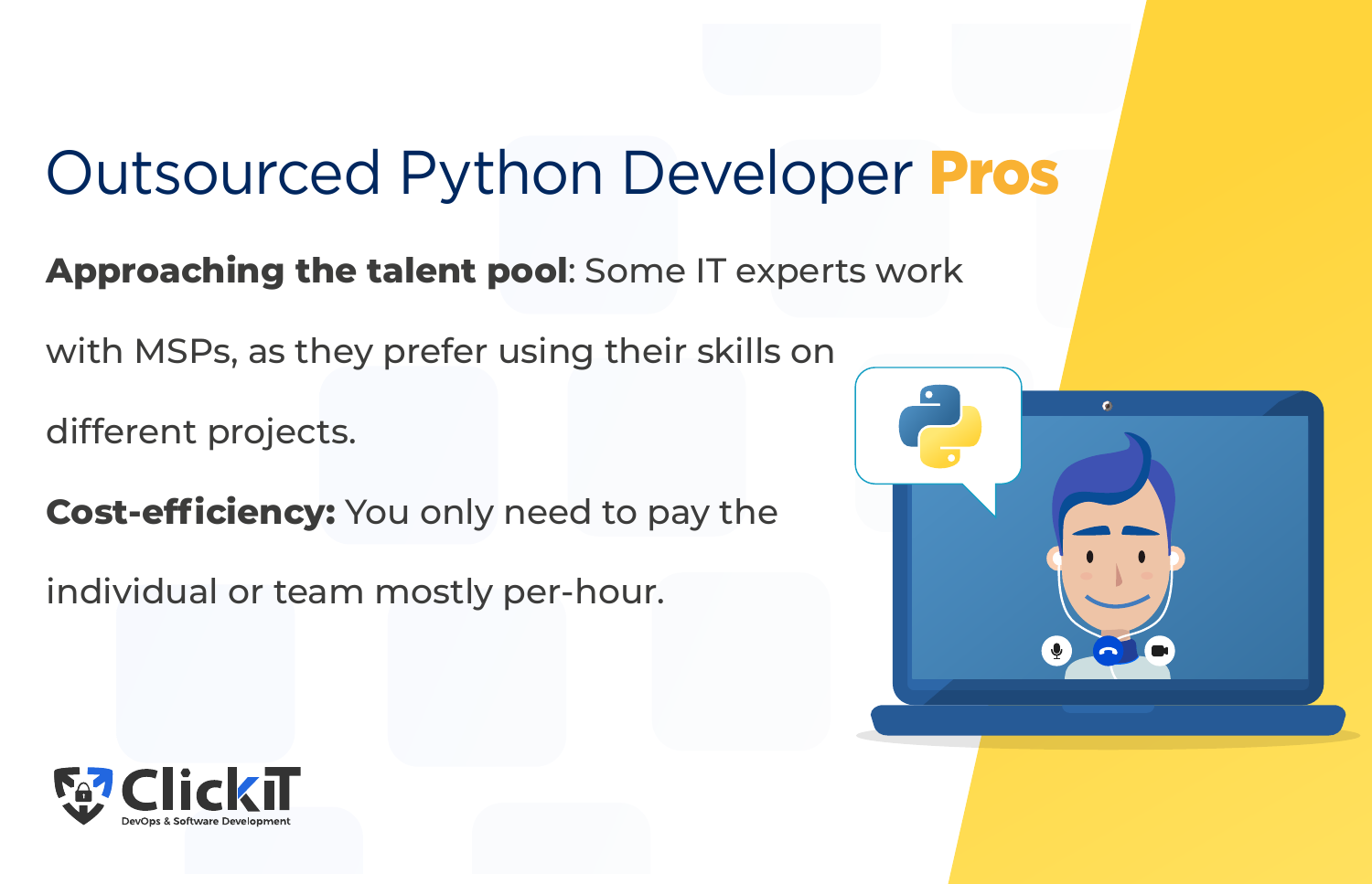## Outsourced Python Developer Pros

**Flexibility:** It is up to you when and how many

hours you would like the team to complete the

task.

#### **Quick project delivery: Going with**

outsourcing will provide you with all the

essential resources to complete the task

faster



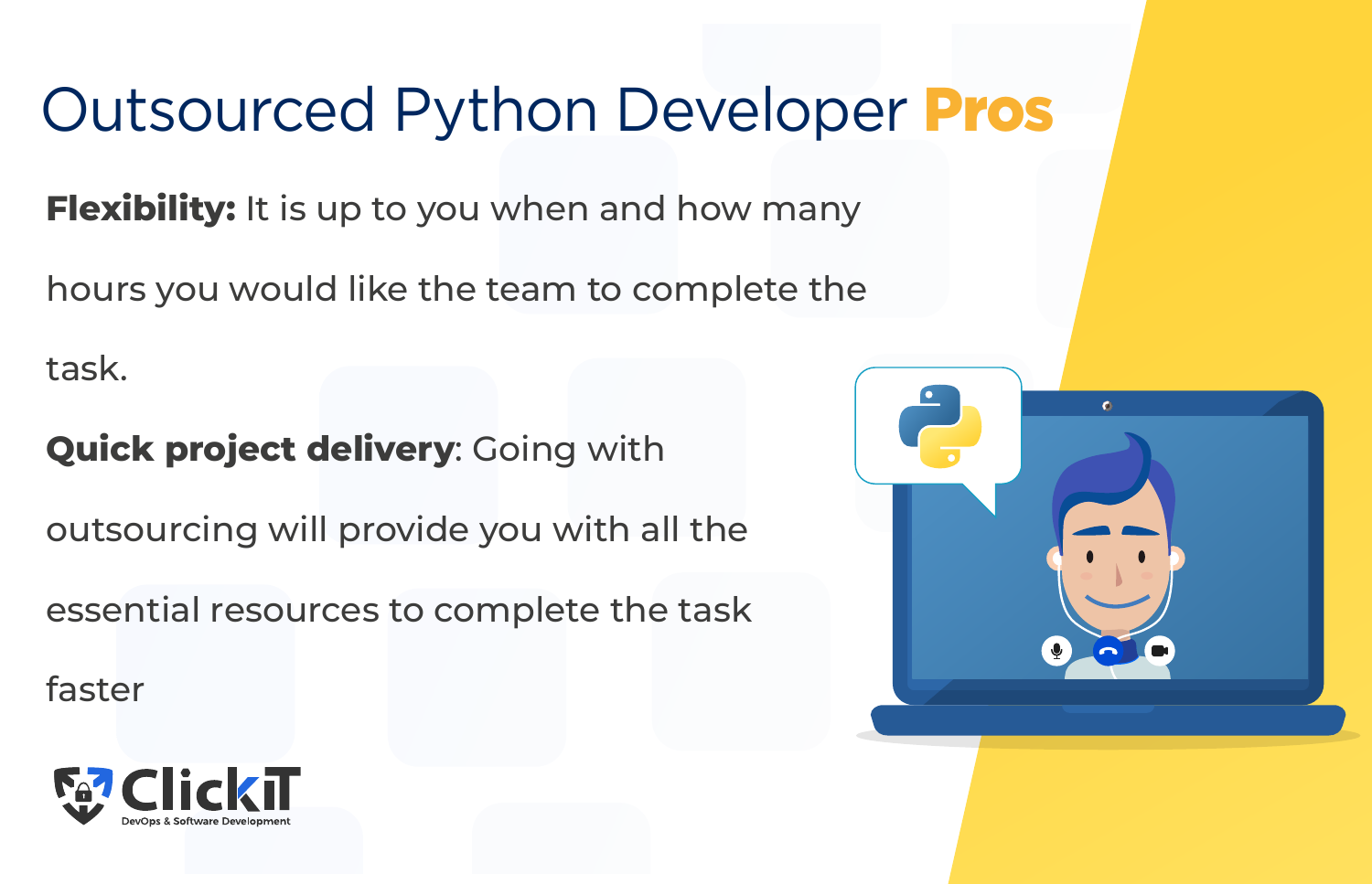## Outsourced Python Developer Cons

**Management problems**: You can only supervise

the project and not be involved entirely and

control everything.

**Communication problems**: Many outstanding

outsourcing companies and individuals fall in

different time zones.



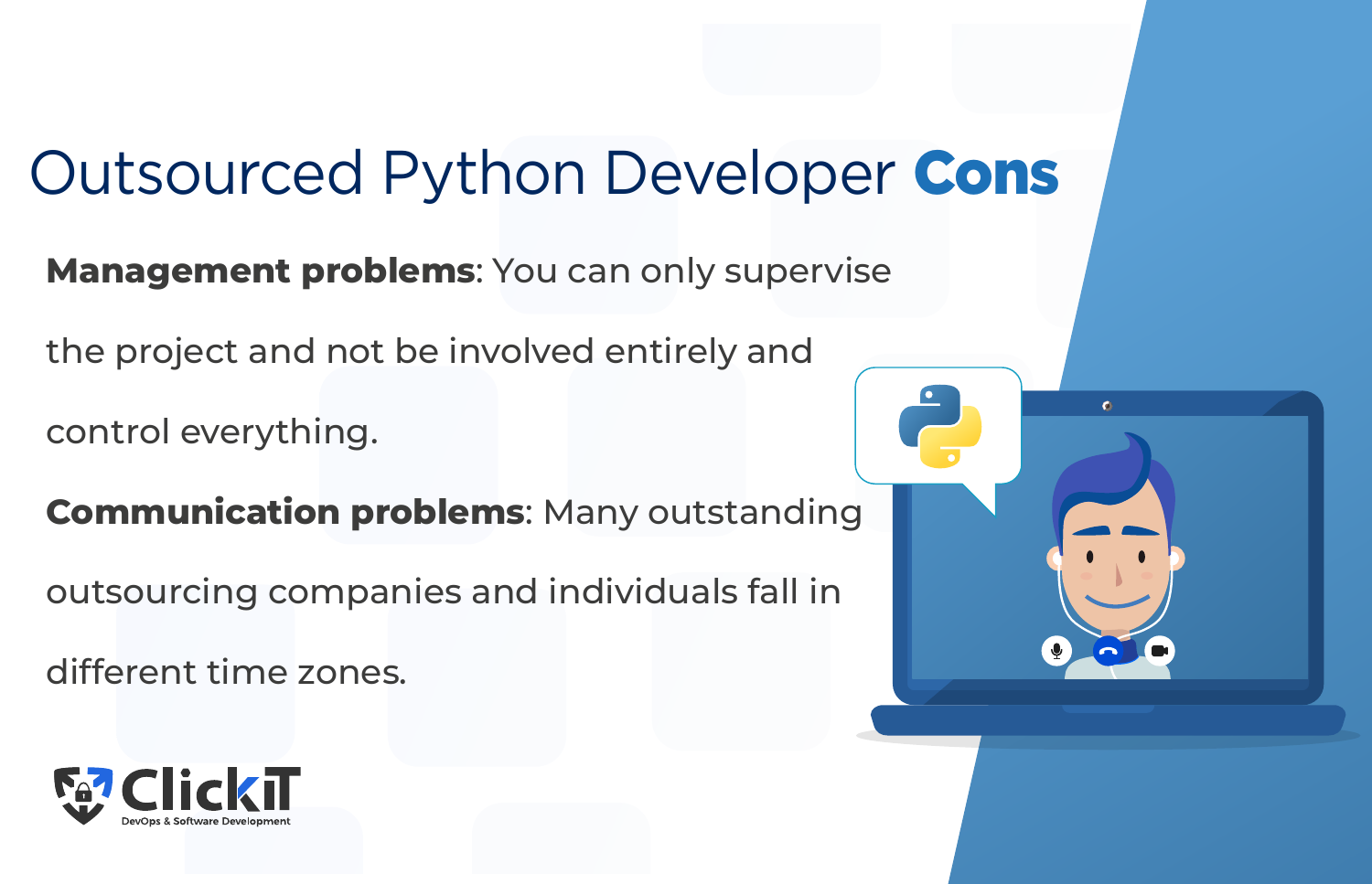